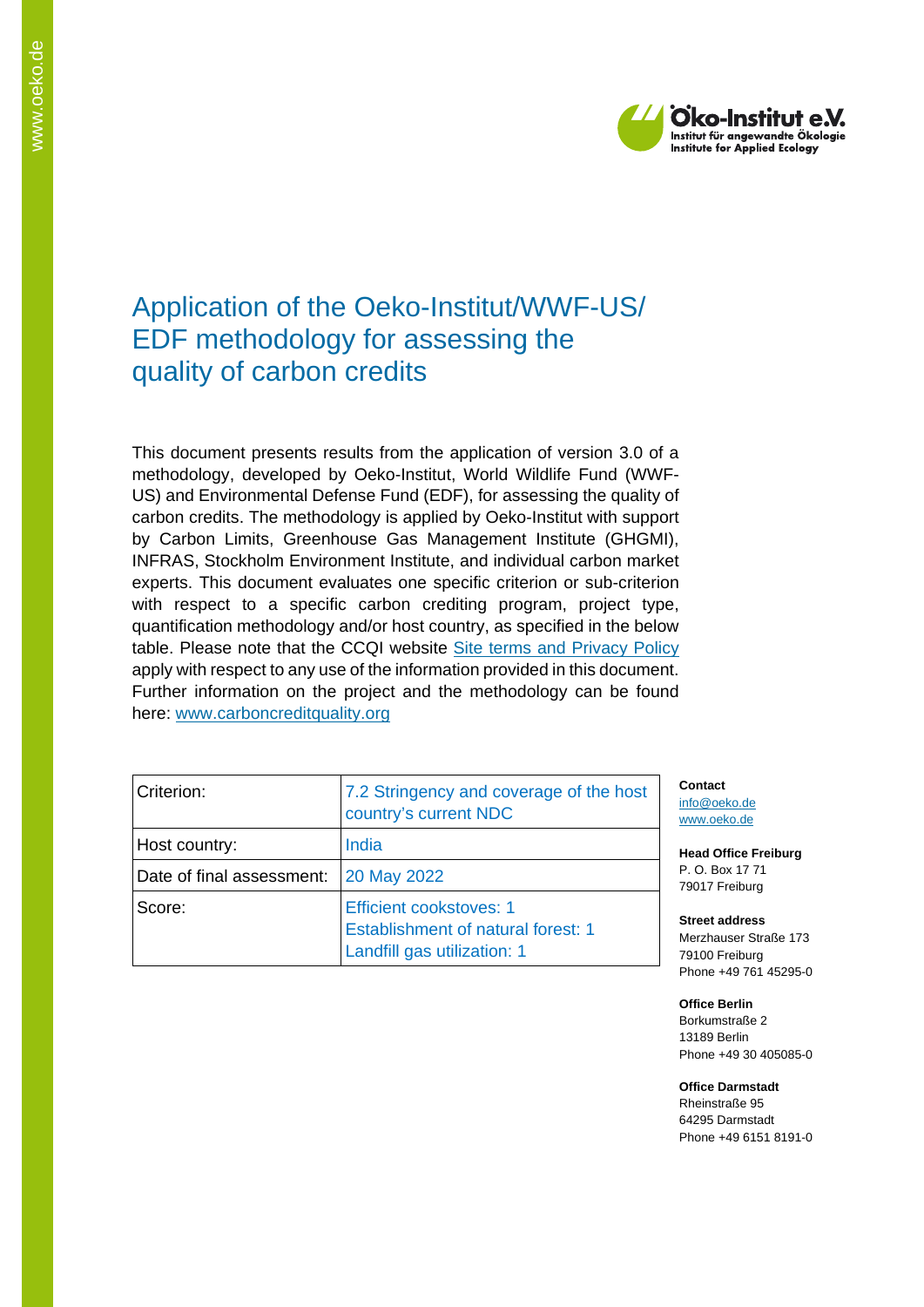# **Assessment**

#### **Relevant scoring methodology provisions**

The scoring approach assesses the stringency and coverage of the host country's current NDC. The scoring consists of several steps. First, it is determined whether the emission reductions or removals of the project or project type are covered by the host country's NDC. If this is the case, the second step is to assess the extent to which the NDC target deviates from the level of emissions that would most likely occur in the target year or period with current policies. The third step is optional and includes an evaluation of the likelihood that the emission reductions from the project or project activity are visible in the GHG emissions reported by the country to track progress towards its NDC. Finally, it is assessed if any reversals are likely to be accounted and compensated for by the host country. See more details on the scoring approach in the methodology.

#### **Information sources considered**

- 1. India's first NDC which has been communicated to the UNFCCC secretariat on 2 October 2016. [https://www4.unfccc.int/sites/ndcstaging/PublishedDocuments/India%20First/INDIA%20INDC](https://www4.unfccc.int/sites/ndcstaging/PublishedDocuments/India%20First/INDIA%20INDC%20TO%20UNFCCC.pdf) [%20TO%20UNFCCC.pdf](https://www4.unfccc.int/sites/ndcstaging/PublishedDocuments/India%20First/INDIA%20INDC%20TO%20UNFCCC.pdf)
- 2. Climate Action Tracker assessment for the NDC of India.

<https://climateactiontracker.org/countries/india/>

#### **Assessment outcome**

The host country is assigned the following scores for the respective project types:

- Efficient cookstoves: 1
- Establishment of natural forest: 1
- Landfill gas utilization: 1

#### **Justification of assessment**

This evaluation includes steps 1, 2 and 4 of the methodology, noting that step 3 is optional. The methodology is applied at the level of project types (efficient cookstoves, establishment of natural forest, landfill gas utilization), and not at the level of individual projects.

#### *Step 1*

The exact coverage of the first NDC of India (Source 1) is unclear. The includes three main targets:

- To reduce emissions intensity by 33% to 35% by 2030 compared to 2005 levels;
- To increase the share of non-fossil-based energy resources to 40% of installed electric power capacity by 2030;